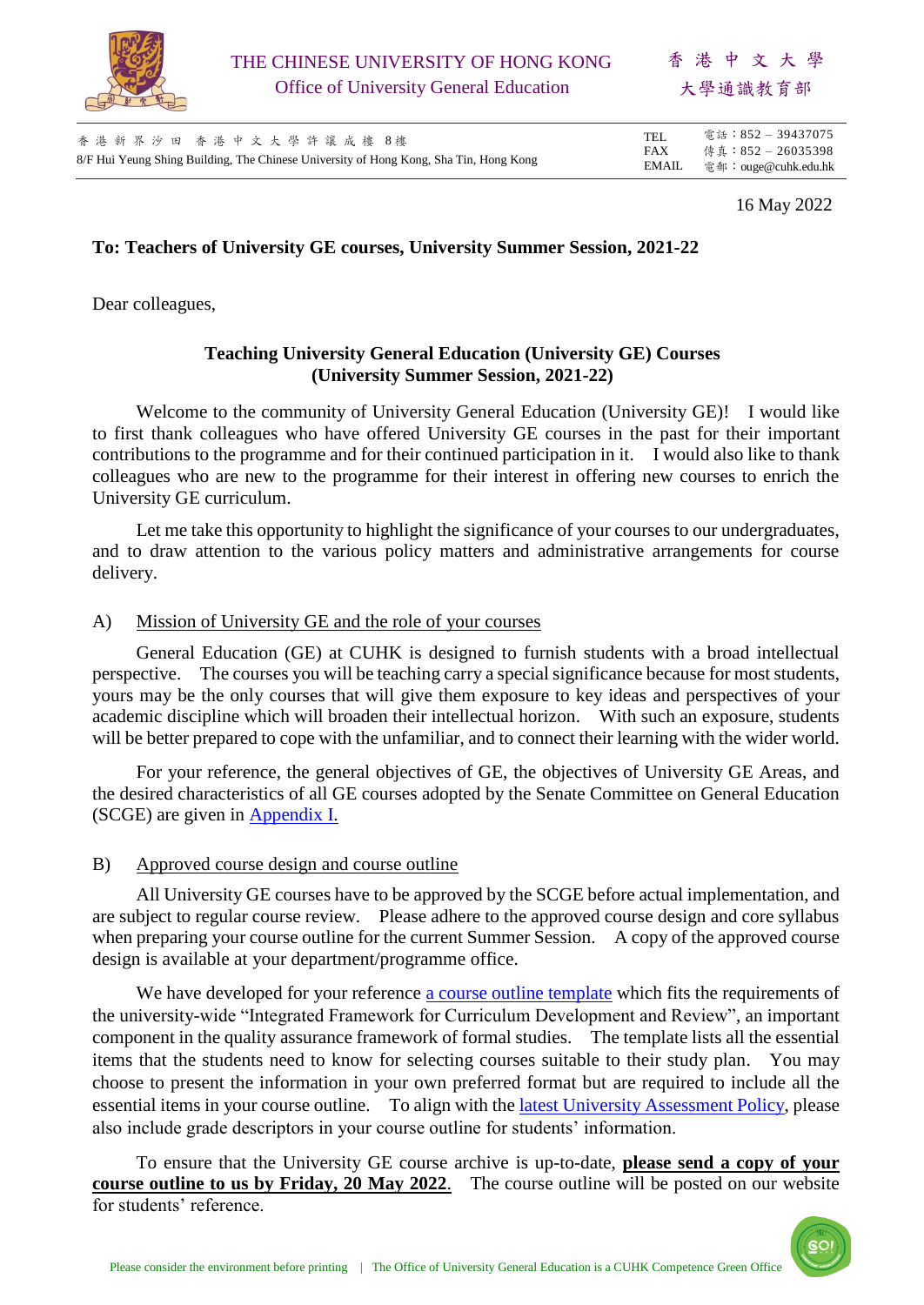# C) Full implementation of criterion-referencing

In line with the [revised University Assessment Policy,](http://www.cuhk.edu.hk/clear/qm/A5-1.pdf) the outcome-based approach (OBA), accompanied by full implementation of criterion-referencing and grade descriptors, has been in place for course assessment in the entire GE provision from the academic year 2018-19. To facilitate the transition from norm-referencing to criteria-referencing, and to better inform our colleagues of the good practices of writing grade descriptors, [PowerPoint slides](https://gocuhk-my.sharepoint.com/:f:/g/personal/oge_cuhk_edu_hk/EnWkw-wBEeREuaMWFMLGwcEBRNKgqwu1iGZF1tnB3bJUZA?e=8Gk7lx) of lunch seminars given earlier by the Director of the Center for Learning Enhancement and Research (CLEAR) have been made available to colleagues (login to Office 365 of CUHK is required). In the meantime, you are most welcome to share your concerns, suggestions, and comments with us about the implementation of the Assessment Policy.

# D) Online Course and Teaching Evaluation (OCTE)

Online Course and Teaching Evaluation (OCTE) has been implemented since the second term of the academic year 2019-20 and will continue to be adopted this Summer Session for all University GE courses, irrespective of teaching mode adopted. Please read through the pertinent arrangement and timeline set out in point 3 of [Appendix III](#page-9-0) of this document.

### E) Policies and recommendations on course delivery

Please take into account in your course implementation the following policies and recommendations adopted by the SCGE on the delivery of University GE courses (details are set out in [Appendix II\)](#page-6-0):

- 1. approved course design and course review
- 2. assignment of reading materials;
- 3. course assessment and grade appeal;
- 4. honesty in academic work;
- 5. using films and movies in class; and
- 6. team-taught courses.

#### F) Administrative matters

Some of the most frequently asked questions by University GE teachers are operational matters relating to course enrolment and administration. The following items are addressed in [Appendix III:](#page-9-0)

- 1. add/drop of University GE courses;
- 2. medium of instruction;
- 3. term-end course and teaching evaluation arrangement; and
- 4. recommendations for library books.

Please visit our website at<http://www.cuhk.edu.hk/oge> for more information about GE at CUHK. Information for teachers can be found in the ["Staff Area"](http://www.oge.cuhk.edu.hk/index.php/en/teaching-a-learning/2011-07-04-07-54-58/).

Under the current funding model, your contribution to both University and College GE teaching will be counted towards your teaching load, and clerical/teaching support will be provided by the office of the department/programme where you are based. The staff of the Office of University General Education (OUGE) would be pleased to answer any enquiry you may have and render administrative support. Your contact persons in OUGE are: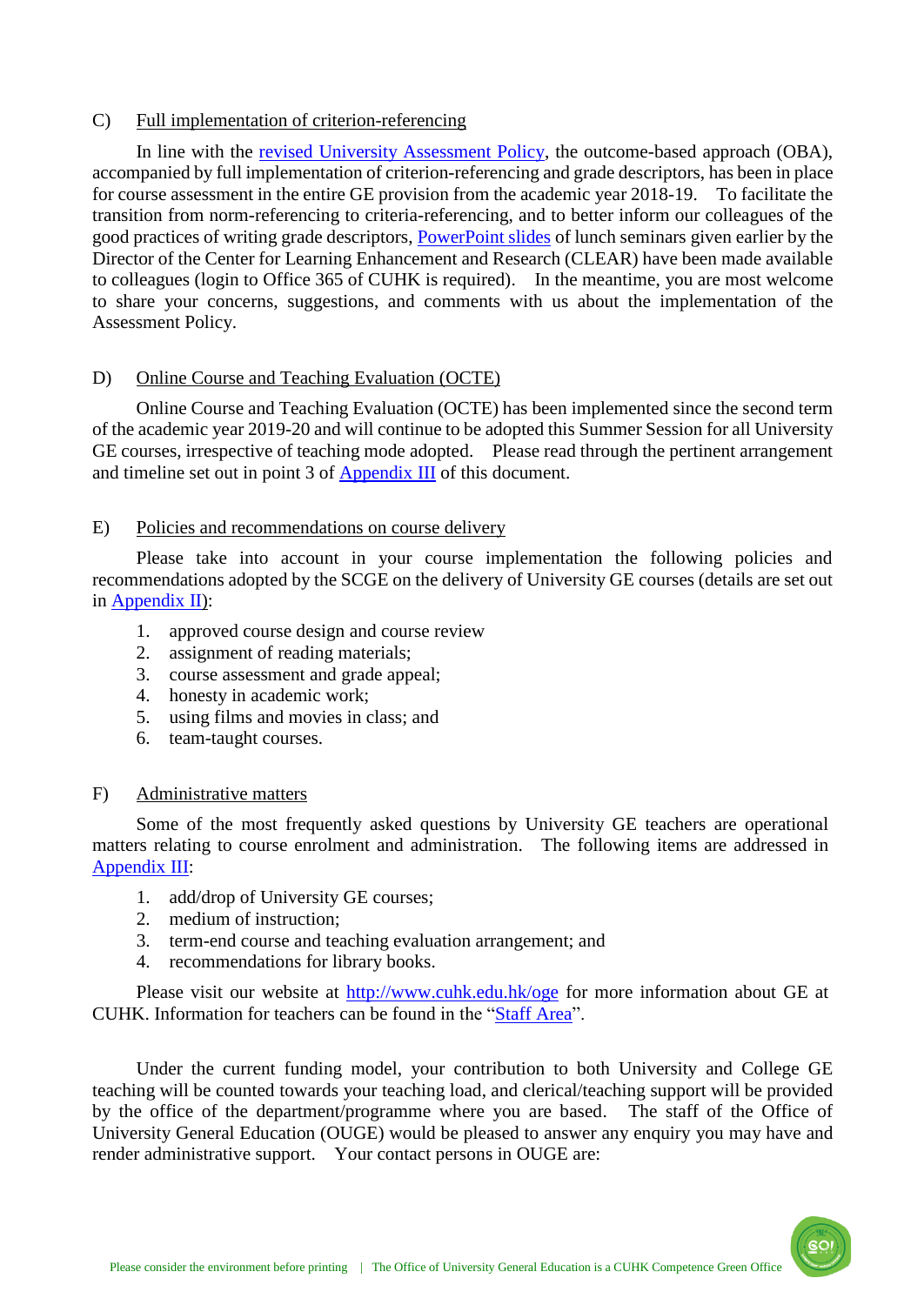| Courses offered by Faculties of Arts, Law and Science –                                                                                                                             |            |                       |  |  |
|-------------------------------------------------------------------------------------------------------------------------------------------------------------------------------------|------------|-----------------------|--|--|
| Mr. Jacky Yiu, Executive Officer                                                                                                                                                    | Ext. 31577 | jacky.yiu@cuhk.edu.hk |  |  |
| Courses offered by Faculties of Business Administration and Social Science; and<br>the Colleges $-$<br>karenawong@cuhk.edu.hk<br>Ms. Karena Wong, Project Coordinator<br>Ext. 30370 |            |                       |  |  |
|                                                                                                                                                                                     |            |                       |  |  |

Courses offered by Faculties of Education, Engineering and Medicine; and OUGE – Ms. Grace Lau, Executive Officer Ext. 37030 [gracelau@cuhk.edu.hk](mailto:gracelau@cuhk.edu.hk)

You are most welcome to contact me on Ext. 30588 or Ms. Annie Cheung, Assistant Registrar, on Ext. 37048 if you have any other questions or suggestions.

Thank you once again and wish you a successful Summer Session.

 Yours sincerely, *Thomas Hun-tak Lee* Director, Office of University General Education

Encl.

Appendix I Objectives of General Education (GE) and the Four Areas of University GE

Appendix II Policies and recommendations on University GE course delivery

Appendix III Administrative matters of University GE courses

c.c. School Directors/Department Chairpersons/Programme Directors

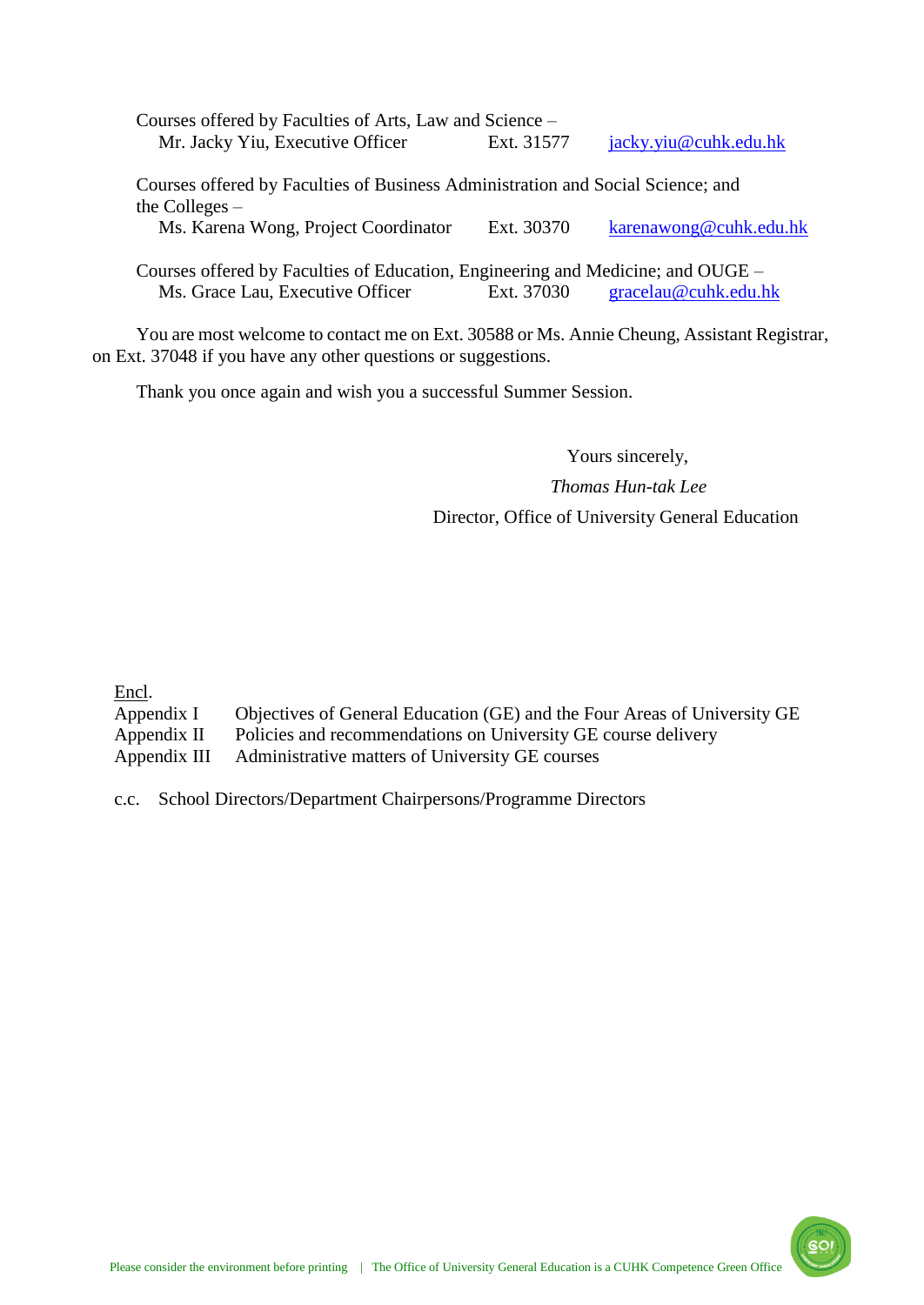# **THE CHINESE UNIVERSITY OF HONG KONG Office of University General Education**

# <span id="page-3-0"></span>**Objectives of General Education (GE) and the Four Areas of University General Education (University GE)**

### **1. General objectives**

GE plays a vital role in the University's mission to provide a balanced undergraduate education for all students. It equips students with the intellectual capacity for understanding critical issues, ideas, and values of humanity and of modern society. It nurtures students to be educated persons capable of making informed judgment and taking up the challenges of this ever-changing world. Preparing students to be lifelong learners and engaged citizens with a global awareness, GE targets their growth as whole persons rather than specialists. More specifically, GE at CUHK is designed to:

- a. furnish students with a broad intellectual perspective for dealing with the unfamiliar questions;
- b. engage students in active reflections on perennial issues, prompting them to make connections between intellectual pursuits and life at work, at home and in the community;
- c. promote an understanding of Chinese cultural heritage and of other cultural traditions;
- d. develop the attitudes and skills that are conducive to critical thinking, self-expression and communication with the others; and
- e. extend students' curiosity, promote a habit of reading widely, and develop attitudes and competence as independent learners and team players.

# **2. Role of University GE**

University GE aims at broadening students' knowledge base by providing a structured exposure to different aspects of fundamental human concerns, and to various approaches to such concerns. It consists of two components:

- a. [The General Education Foundation \(GEF\) programme,](http://www.oge.cuhk.edu.hk/index.php/en/programme/university-general-education/general-education-foundation) a 6-unit common core programme with an aim to provide students with common learning experience and a foundation for university learning. The programme consists of two courses, In Dialogue with Humanity<sup>[Note]</sup> and In Dialogue with Nature<sup>[Note]</sup>, in which students, through the study of classics, engage in dialogues with the nature and with the humanity to explore the world of science and knowledge, and to reflect on ideal society and good life. *[Note] including the blended version of the courses, viz. "In Dialogue with Humanity (Crossinstitutional)" and "In Dialogue with Nature (Cross-institutional)"*
- b. The Four Areas of University GE

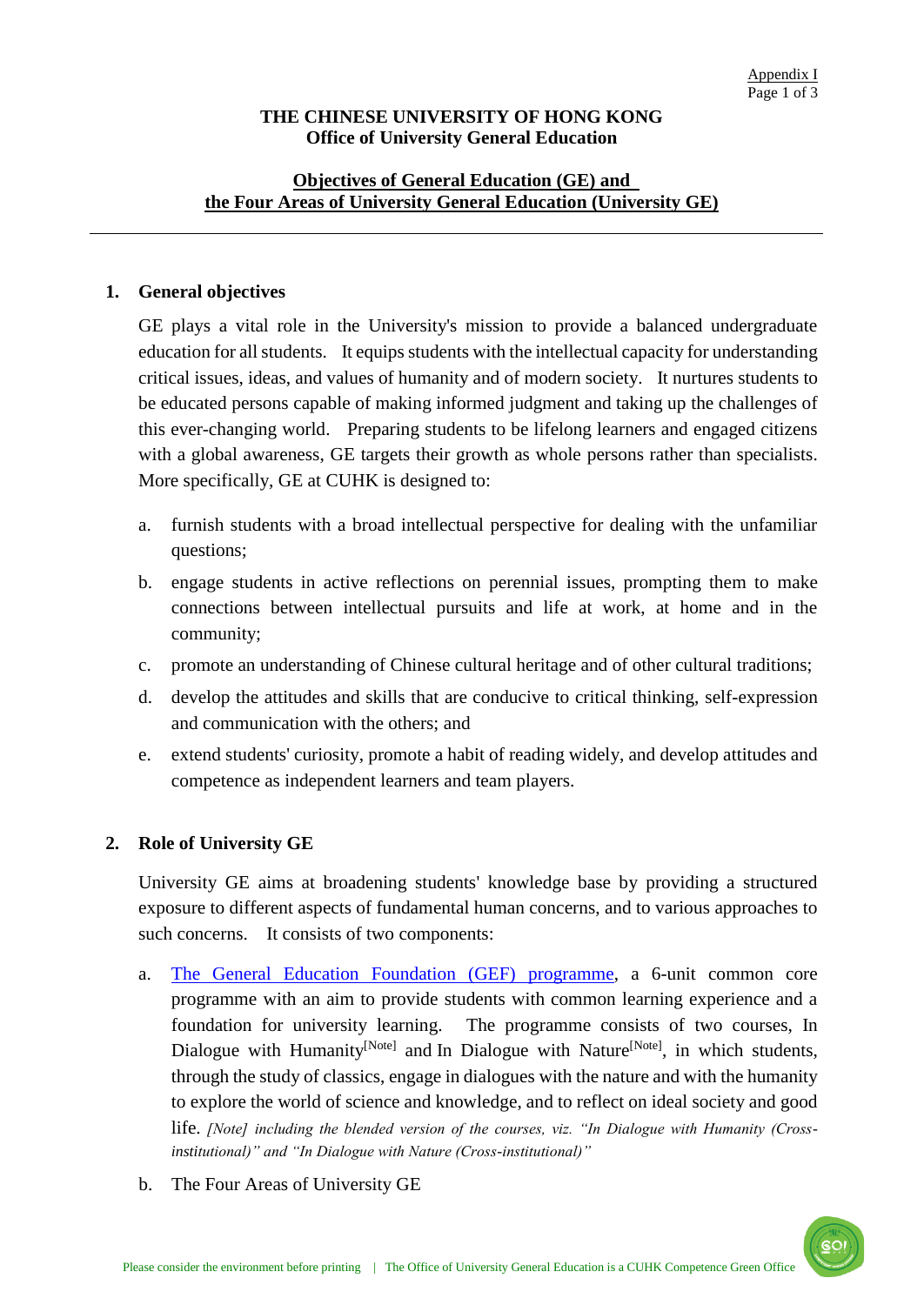# **3. Desired characteristics of the Four-Area University GE courses**

Building upon the GEF programme, the Four Areas of University GE further broaden students' exposure by inviting them to examine four fundamental realms of human concerns, namely, the relation with one's cultural heritage, with the physical world, with fellow human beings and with oneself. Emphasis is also put on critical appreciation of the various disciplinary approaches to these concerns, particularly in their relevance to contemporary issues.

The Four-Area courses possess the following characteristics:

- a. emphasize breadth and connectivity rather than depth alone;
- b. emphasize intellectual ideals rather than skills;
- c. give an overall perspective of the basic academic framework, concept and methodology of the subject concerned;
- d. relate the subject matters to human experience and/or modern life;
- e. require neither prerequisite nor specialized technical knowledge beyond the basic aptitudes of a university student;
- f. preferably adopt an interdisciplinary approach, and be conducted from the standpoint of multiple cross-discipline learning;
- g. preferably encourage both self-discovery and self-expression; and
- h. provide the content and the intellectual depth expected of credit-bearing university courses at the same level.

# **4. Objectives of the Four Areas of University GE**

Each area has its specific area objectives:

#### a. Area A Chinese Cultural Heritage

This area introduces students to the essential characteristics of Chinese culture. By way of an integrated approach, students will learn to appreciate and evaluate the Chinese cultural heritage and its relevance in modern life from a broad intellectual perspective.

After studying in this area, a student will be able to:

- 1. identify the essential characteristics of Chinese culture;
- 2. recognize that Chinese culture involves different aspects and components;
- 3. develop a critical appreciation of Chinese culture; and
- 4. recognize the relevance of Chinese cultures in modern life.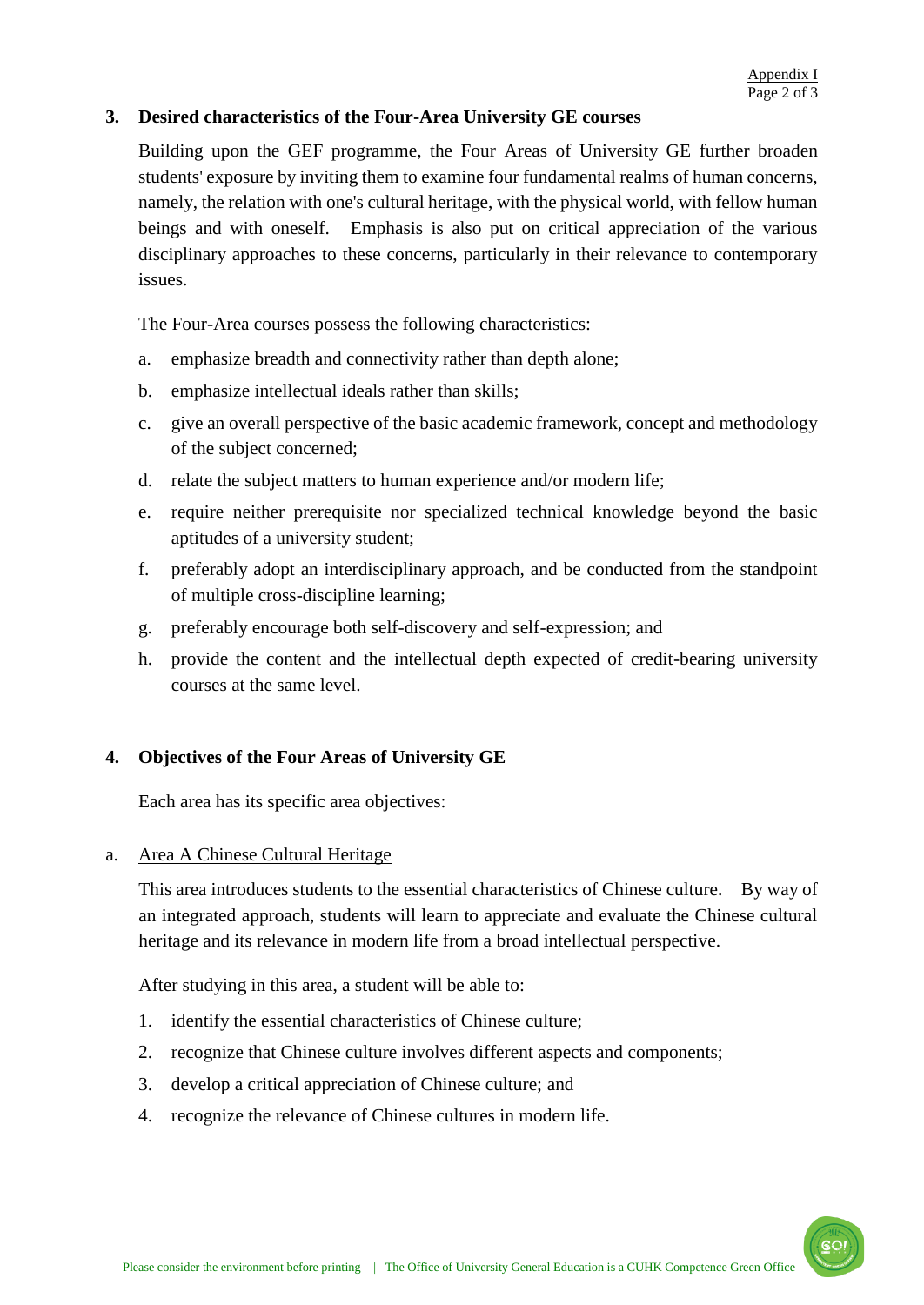# b. Area B Nature, Science and Technology

This area broadens students' perspectives on nature, science and technology. It introduces students to various principles, discoveries and methods of science. Students will learn to appraise and evaluate with a scientific attitude human's role in being part of nature and the impact of science and technology on modern life.

After studying in this area, a student will be able to:

- 1. describe major principles, discoveries and methods of the course's field of study;
- 2. apply basic scientific methods and principles to analyze issues related to nature, science and technology;
- 3. explore on their own: issues related to nature, science and technology that are of interest to them;
- 4. appraise and evaluate human's role in being part of nature; and
- 5. appraise and evaluate the impact of science and technology on human life.

# c. Area C Society and Culture

This area enhances students' understanding of the ways in which human societies are constituted and human cultures are represented, in their generality as well as diversity. Students are introduced to the theories and/or methodologies through which social, political, economic or cultural issues are studied.

After studying in this area, a student will be able to:

- 1. understand better the ways in which human society and culture are formed;
- 2. appreciate the diversity of different cultures, values and belief;
- 3. apply methods studied to analyze related issues; and
- 4. apply theories studied to explain related issues.

# d. Area D Self and Humanity

This area enables students to explore the diversity of human values, reflect on the meaning of human endeavors, and gain a better understanding of themselves.

After studying in this area, a student will be able to do at least two of the following:

- 1. examine one's self with a broadened perspective;
- 2. appreciate the diversity of values and beliefs;
- 3. make informed decision about moral issues;
- 4. articulate his/her own moral judgment;
- 5. appreciate creative works with a board perspective; and
- 6. perform critical reasoning.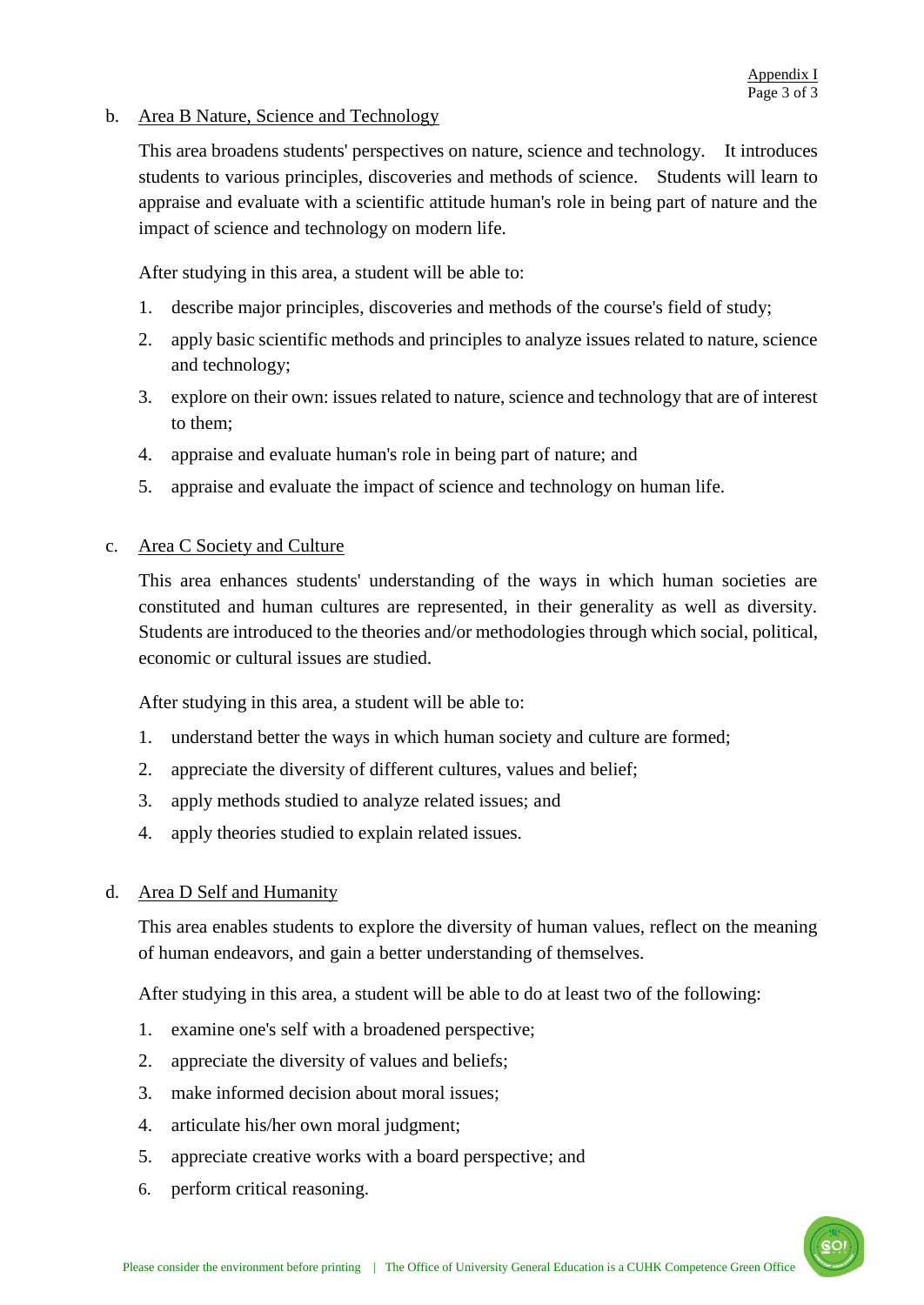### **THE CHINESE UNIVERSITY OF HONG KONG Office of University General Education**

# <span id="page-6-0"></span>**Policies and recommendations on University General Education (University GE) course delivery**

#### **1. Policy on approved course design and course review**

All University GE courses are drawn up by teaching units and approved by the Senate Committee on General Education (SCGE). Course delivery should in principle adhere to the approved course design, which is available at your department office.

To assure the teaching and learning quality, all University GE courses are reviewed every three to four years against the General Education (GE) general objectives and the approved course design. Course review is based on the course materials archived and teaching units will be informed when their courses are scheduled for review.

#### **2. Policy on the assignment of reading materials**

University GE courses should provide similar academic content and intellectual depth expected of other university courses bearing the same credits. There should be adequate academic readings for University GE courses. **Reading only non-academic news articles or online resource will not be acceptable**.

Course teachers should specify 1-2 key readings for each topic covered in the course syllabus with some mechanism built into course assessment to check that the assigned readings have been read. Some good practices are:

- a. Giving clear guidelines and build-in reading requirement in written assignment(s), e.g. to examine a specific issue and cite at least two references from the assigned reading list.
- b. Setting written assignment(s) and examination questions related to the required readings.

#### **3. Policy on course assessment and grade appeal**

- a. Course assessment should be articulated with the desired learning outcomes. Teachers need to consider what and how the assessment tasks are able to help students achieve the desired learning outcomes.
- b. GE courses should carry the same workload in terms of reading and assignment as other university courses with the same number of units. It is desirable to incorporate mid-term test or other continuous assessment to assess learning progress and to complement the final examination or term paper.
- c. Course assessment should not be conducted solely in response-type questions (e.g. multiple choice, true-or-false) or very short questions (those to be answered in a few words).
- d. **Marks should not be awarded for mere attendance but could be deducted for absence.** If class participation is an assessment component, it should be effectively assessed and recorded.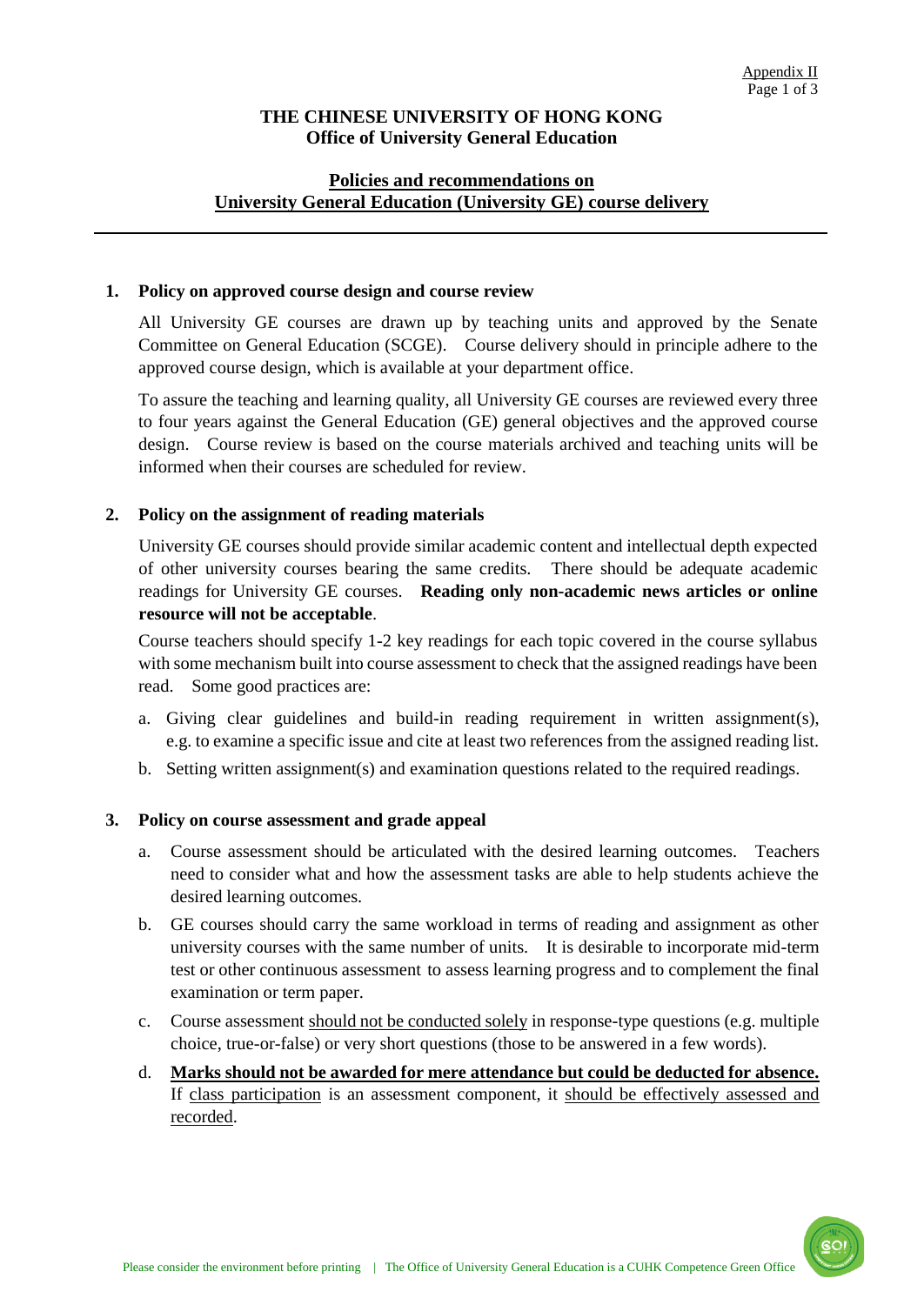- e. As double-coded courses should be identical in all aspects and the credits earned are transferable between GE and departmental programmes, **students of double-coded courses, whether registered under GE code or department code, should be assessed as one single class with the same assessment standard.** Prevailing University assessment policies and guidelines should apply to the double-coded class combined rather than treating the classes each under GE code and department code separately**.**
- f. All final examinations will be scheduled centrally by the Registration and Examinations Section within the official examination period.
- g. **GE course grades are subject to review and approval by the Assessment Panel on GE.**  Teachers may provide grading criteria/rubrics and output of students to justify exceptional student performance. **Course grades should not be released until they are duly approved by the Panel.**
- h. Teachers are advised to abide by [The University's Policy on Assessment of Student](http://www.cuhk.edu.hk/clear/qm/A5-1.pdf)  [Learning in Taught Programmes.](http://www.cuhk.edu.hk/clear/qm/A5-1.pdf)
- i. Please note the following procedures of **handling grade appeal** for University GE courses:
	- For University GE courses, all grade appeals must be submitted in writing to the Office of University General Education (OUGE) within two weeks after the release of course grades.
	- OUGE will first consult the course teacher(s) concerned for a review of the course grade. The teacher(s) may decide to revise the grade if a careful review of the assessment component(s) involved justifies the change. The course teacher(s) should then submit a request for grade revision to the Director of University GE o[n the prescribed University](http://www.oge.cuhk.edu.hk/oge_media/uge/OGE_Doc/forms_download_staff/GradeChangeForm_UGE.doc)  [GE Grade Change Request Form.](http://www.oge.cuhk.edu.hk/oge_media/uge/OGE_Doc/forms_download_staff/GradeChangeForm_UGE.doc)
	- If the matter cannot be resolved by this stage, the student may substantiate the appeal by completing the University GE Grade Appeal Form. A reasonable justification must be provided on the Form. Otherwise, the application may not be accepted.
	- Upon receipt of the Appeal Form with reasonable justification, the Director of University GE will request the offering unit to assign one or more independent teachers to re-assess the written assignment(s), examination answer script(s) and other relevant assessment component(s) of the student. The course teacher(s) shall provide the grading criteria as reference materials.
	- The result of this second marking shall be final; and the grade may remain unchanged, be adjusted upward or downward.

# **4. Policy on honesty in academic work**

All written assignments should be submitted via VeriGuide, an online platform for similarity detection of assignments. The VeriGuide team can be reached by email: [veriguide@cuhk.edu.hk.](mailto:veriguide@cuhk.edu.hk)

If the course teacher(s) judge(s) that there is a plagiarism case after reading the Veriguide report, the teacher(s) shall alert and give the student concerned access to the relevant portion of the report before the case is taken to any committee concerned. The matter shall not be handled by the teacher(s) alone, since this will lead to inconsistent treatment. All incidence of suspected plagiarism in University GE courses should be reported to the relevant Faculty Disciplinary Committee.

Please read the detailed policy at [http://www.cuhk.edu.hk/policy/academichonesty/index.htm.](http://www.cuhk.edu.hk/policy/academichonesty/index.htm)

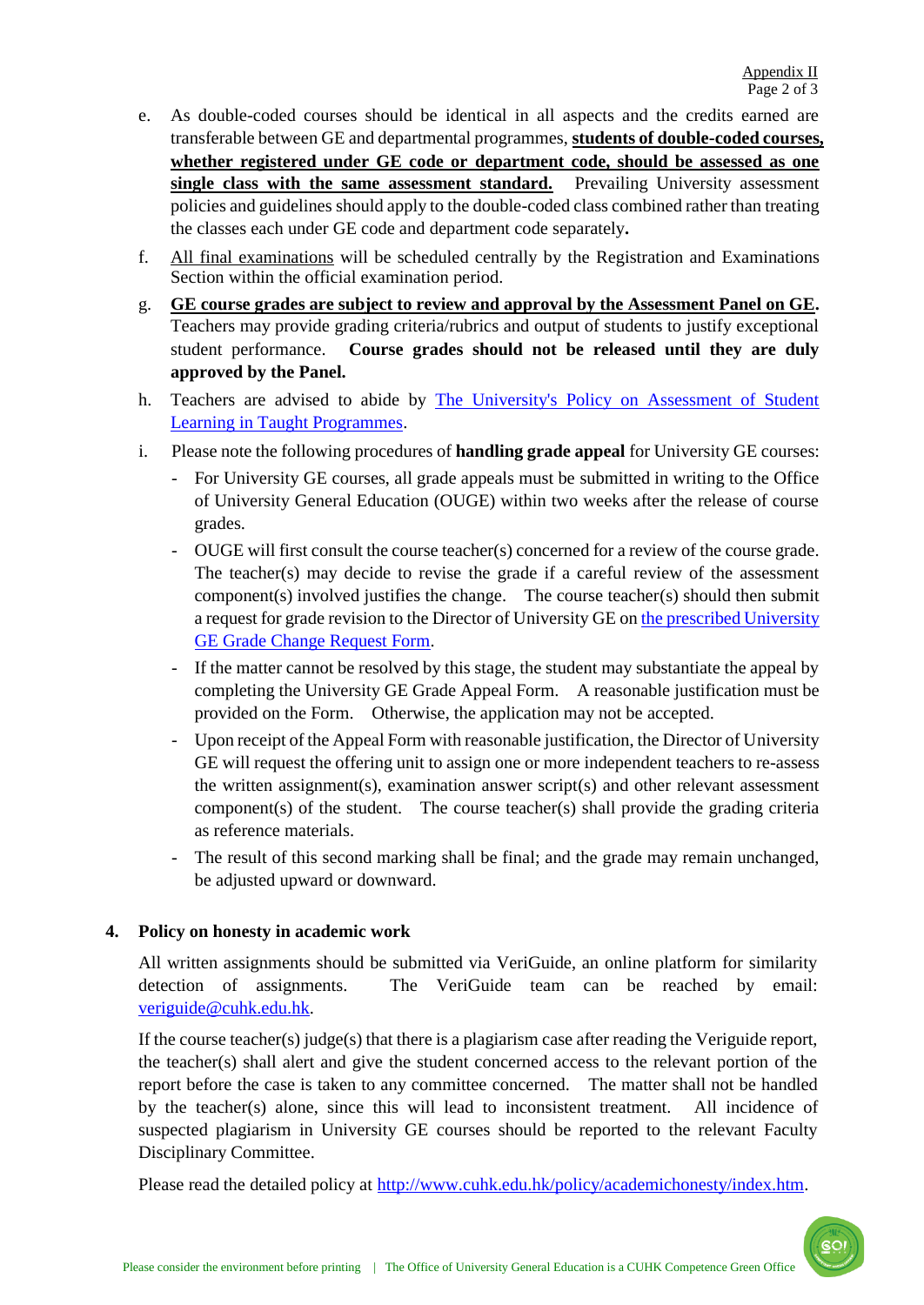### **5. Policy on using films and movies in class**

Viewing of films should generally take place outside the class, with the exception of short fragments for immediate discussion in the class. For courses related to films and movies, course teachers should ensure that film copies are available in the University Library and arrange for viewing sessions outside class time.

#### **6. Policy on team-taught courses**

For courses jointly offered by a group of teachers, it is important to ensure that there exists a coherent and coordinated academic framework to connect the wide array of topics covered by different teachers. Coordination among the teachers to work out a coherent syllabus is indispensable, and it is necessary to have a course coordinator who can monitor the implementation quality and coordinate overall assessment of students' academic performance in the course. Pre-course and post-course meetings are necessary to monitor and ensure the standard and a smooth delivery of the course.